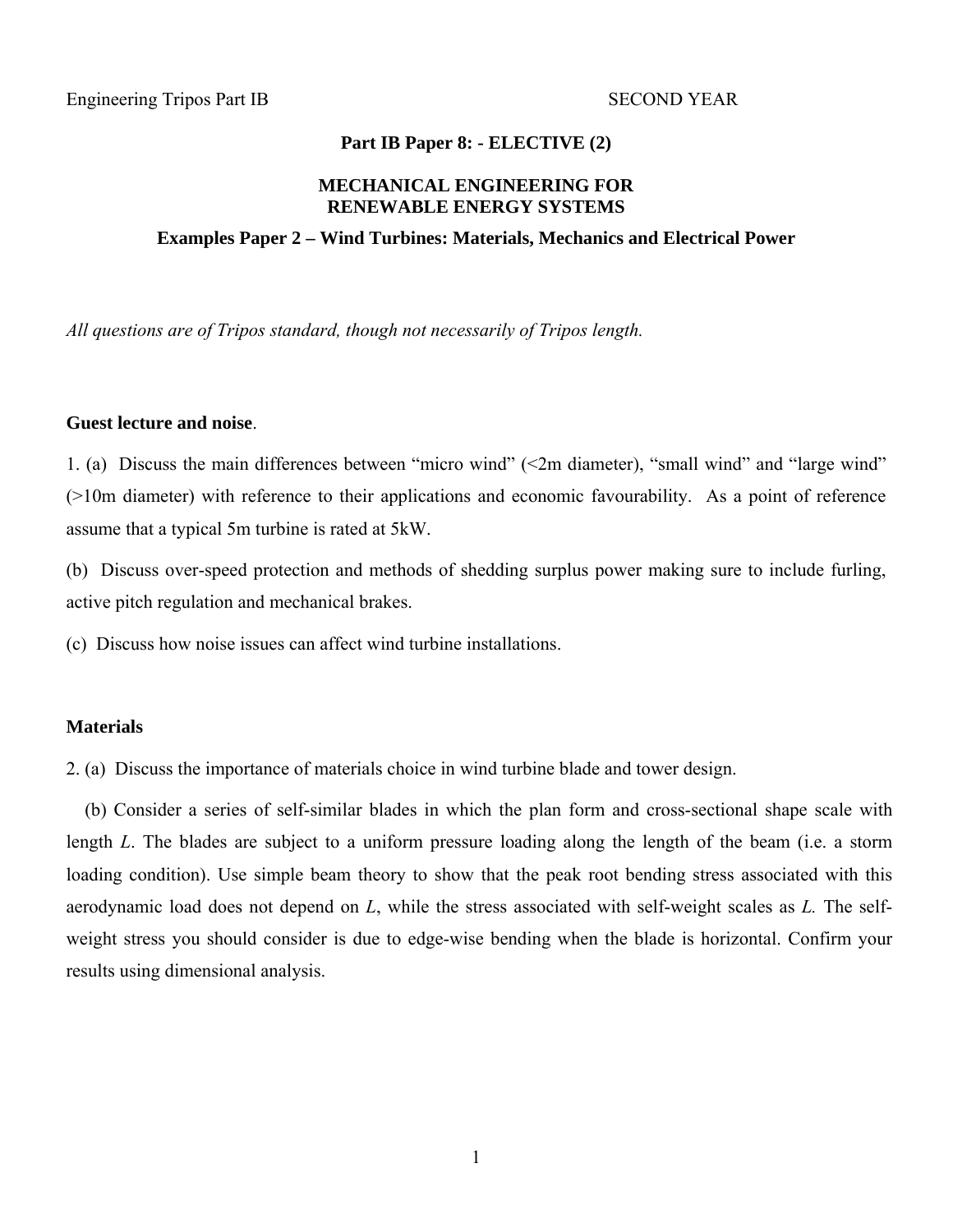3. Consider the design of a spar of length *L* as illustrated below with a linear variation of spar depth *d* with distance *x* from the tip, and a linearly tapering change in spar cross sectional area *A*, i.e.  $d/d_0 = x/L$  and  $A/A_0 = x/L$ , where the subscript 0 refers to conditions at the root. A total aerodynamic load *W* is uniformly distributed as a pressure acting on the triangular plan form. Derive the following expression for the mass required to give a tip deflection δ:

$$
m_\delta = \frac{\rho W L^4}{12 E d_0^2 \delta}
$$

The spar material has Young's modulus *E* and fatigue strength  $\sigma_f$ . Assume that spar skin thickness is much less than its depth in calculating the second moment of area.

The corresponding mass to meet a strength constraint is given by  $m_{\sigma} = \frac{\rho W L^2}{6 d_0 \sigma_f}$ ρ  $\sigma$   $\sigma$   $6d_0$ 2  $=\frac{1}{6}$ 

Explain how these results can be used to identify whether stiffness or strength is the critical constraint for this type of design, and identify at what length *L* the crossover point lies, taking values of  $E = 45$  GPa,  $\sigma_f = 150$ MPa,  $\delta$  = 5m and  $d_0$  = 0.05 *L*.

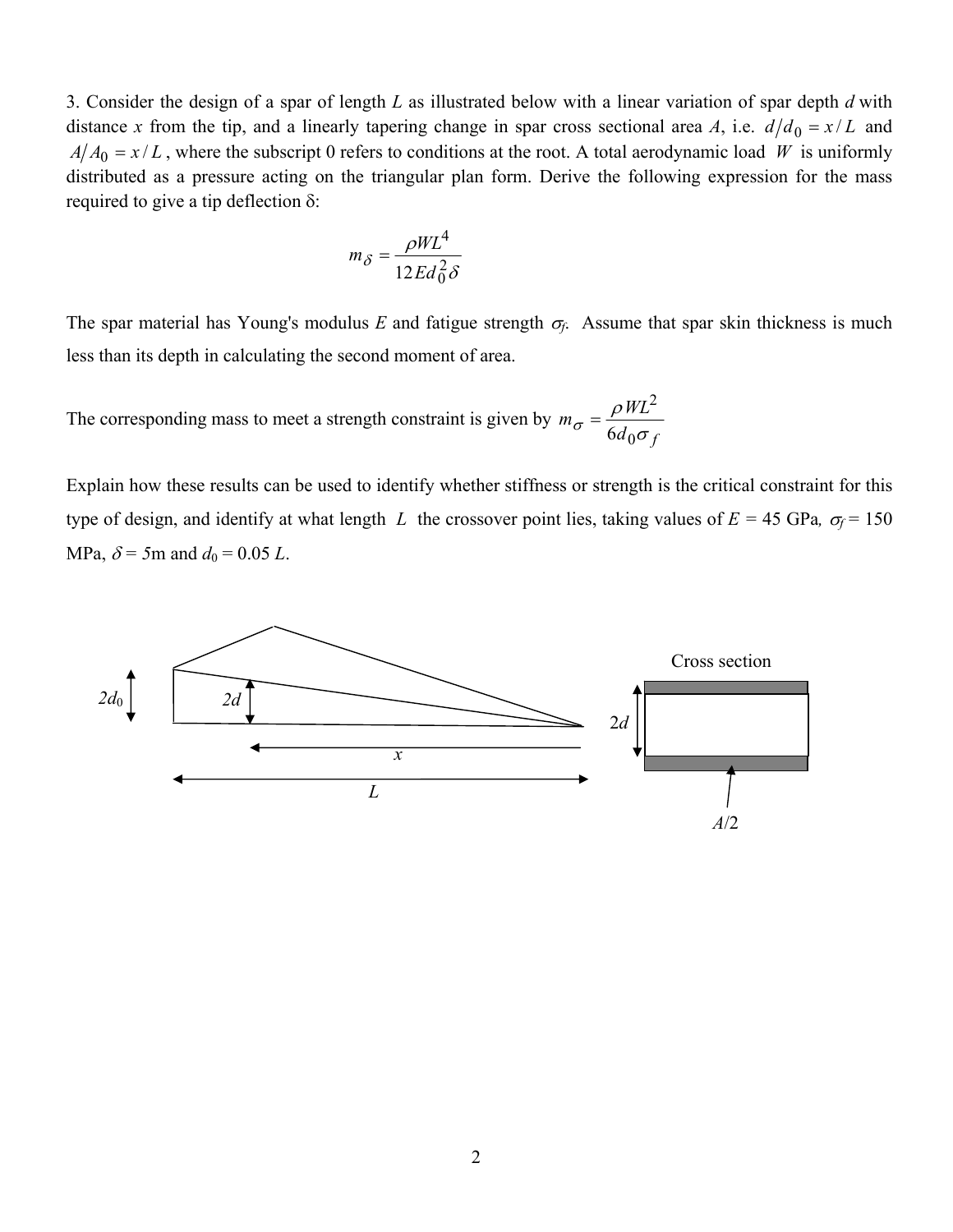4. (a) Explain carefully, with a sketch, how rainflow counting is used to identify cycles of loading in a random signal.

(b) Identify all the half-cycles present on the diagram below of stress as a function of time.



5. A blade made of GFRP has fatigue properties which can be fitted by the expression

$$
N = \left(\frac{S}{S_0}\right)^{-M}
$$

where *N* is the number of cycles to failure under a given applied cyclic stress range *S*, with  $M = 9$ ,  $S_0 = 2\sigma_{ts} = 400 \text{ MPa}.$ 

 (a) The wind loading is estimated to give stresses in the critical area of the blade following the table distribution given below. Deduce the expected lifetime of the blade.

|                                     |           | Mean Stress $S_m$ (MPa) |           |           |
|-------------------------------------|-----------|-------------------------|-----------|-----------|
|                                     |           | $5 - 15$                | $15 - 25$ | $25 - 35$ |
| Alternating stress<br>range S (MPa) | $15 - 25$ | 300                     | 300       | 200       |
|                                     | $25 - 35$ | 200                     | 300       | 200       |
|                                     | 35-45     | 200                     | 200       | 100       |

**Number of cycles (in thousands) in a one month block** 

(b) An alternative model fits the stress data by a Rayleigh probability density function  $\phi$ ,

$$
\phi(S) = \frac{S}{\overline{S}^2} \exp\left(-\left(\frac{S}{2\overline{S}}\right)^2\right)
$$

with 10<sup>6</sup> loads per month and a mode stress range  $\overline{S}$  = 15 MPa. Calculate the expected lifetime with this model of the loading, taking  $S_0 = 400$  MPa and  $M = 10$ .

NB: 
$$
\Gamma(z) = \int_0^\infty t^{z-1} e^{-t} dt
$$
 is the Gamma function, equal to (z-1)! for positive integers.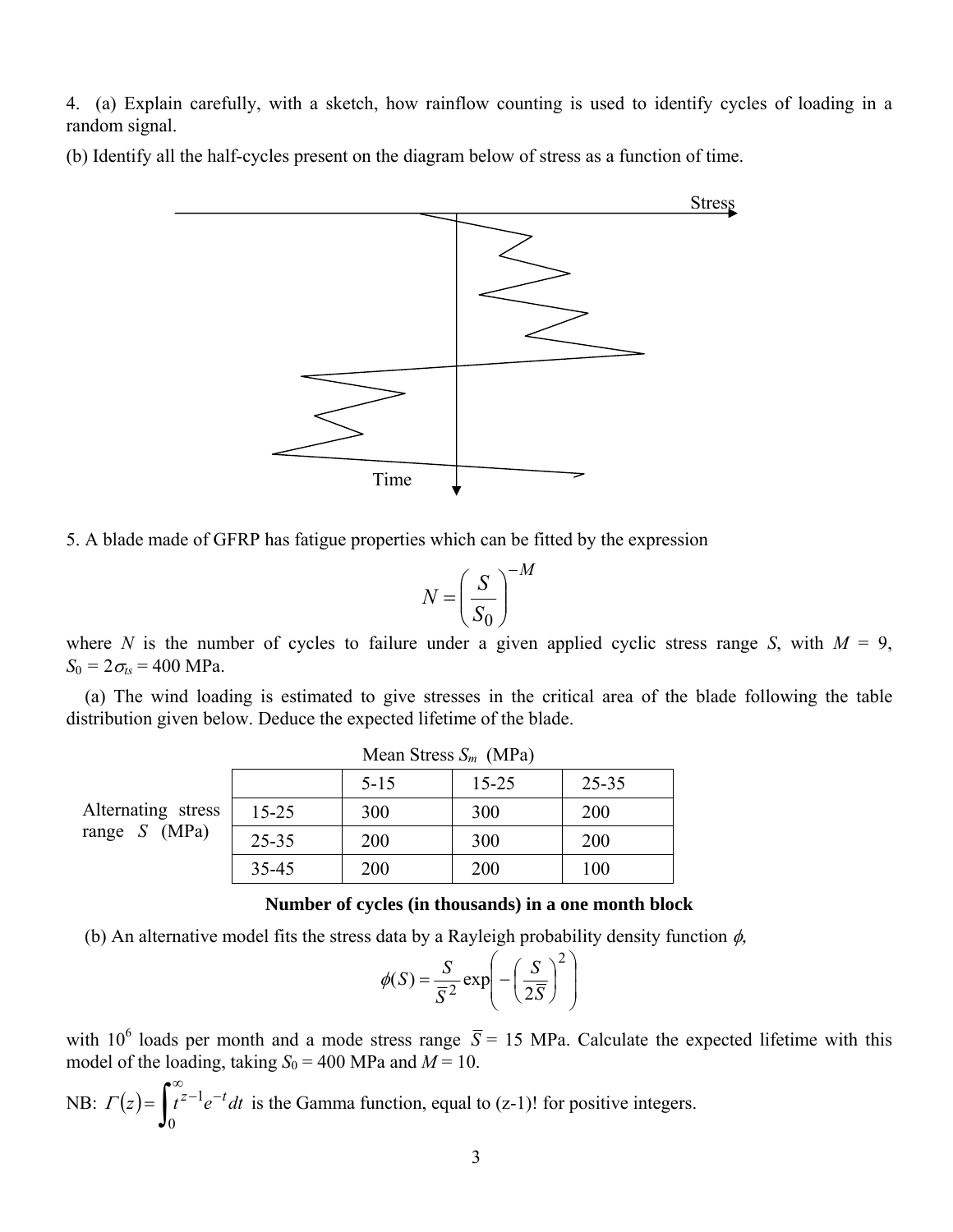# **Mechanics: gears and dynamics**

6. Determine the required minimum numbers of teeth on the gears and the approximate overall dimensions of two alternative designs of gearbox for the wind turbine of questions 7 to 10 in Examples Paper 1. Under the operating conditions given in question 8 of EP1 the turbine is to drive a generator at 180 rpm.

Design a single stage gear box consisting of either:

(a) a pair of parallel gears, or

 (b) a single stage epicyclic gear box with three planet gears; where the ring gear is held stationary, the low speed input shaft is connected to the planet carrier and the high speed output shaft is connected to the sun gear.

*Gear data* 

Permitted bending stress = 480 MPa Gear module  $m = 6$  mm Gear width  $w = 20$  mm

7. The tower sway vibration mode of a Vestas V80 tower is to be modelled. The operating speed (1P) for the turbine varies from 9 to 19 rpm. The tower is 78 m high and has a circular cross section varying in diameter from 4 m at the base to 2.3 m at the top.

(a) The tower is idealised as a circular tube of uniform cross section made of steel ( $\rho$  = 7840 kg/m<sup>3</sup>,  $E= 210$  GPa) of uniform wall thickness 34 mm, diameter 3 m and height 78 m. The tower is to be modelled as a single degree of freedom system with a point mass equal to 24% of the tower mass *M* at the top of the tower, see figure below. Find:

(i) the mass *M* of the tower

(ii) the effective spring stiffness required to model the bending behaviour of the tower, using the structures data book coefficient for a clamped cantilever (NB  $I = \pi D^3 t/8$ ).

(iii) the lowest resonant frequency of the tower.

(b) The tower head mass *Mh* (nacelle, rotor…) equals 100 tonnes. Calculate the lowest resonant frequency of the tower system when this mass is added to the top of the tower, again using the single degree-of-freedom model of part (a), suitably modified.

(c) The tower is to be modelled by a three degree-of-freedom system with three masses and springs representing the tower, as illustrated in the Figure below. The towerhead mass *Mh* is included at the top of the tower. The beam stiffness properties are given by the expressions  $k_1 = 2 \frac{EI_1}{\ell}$ ,  $k_2 = \frac{EI_2}{\ell}$  and  $\ell$  $k_3 = \frac{EI_3}{6}$ 

where values for *I* at the relevant locations should be estimated using effective diameters of 4, 3.4 and 2.8 m, respectively. Masses *M1, M2* and *M3* for each of the beam elements should be calculated from the element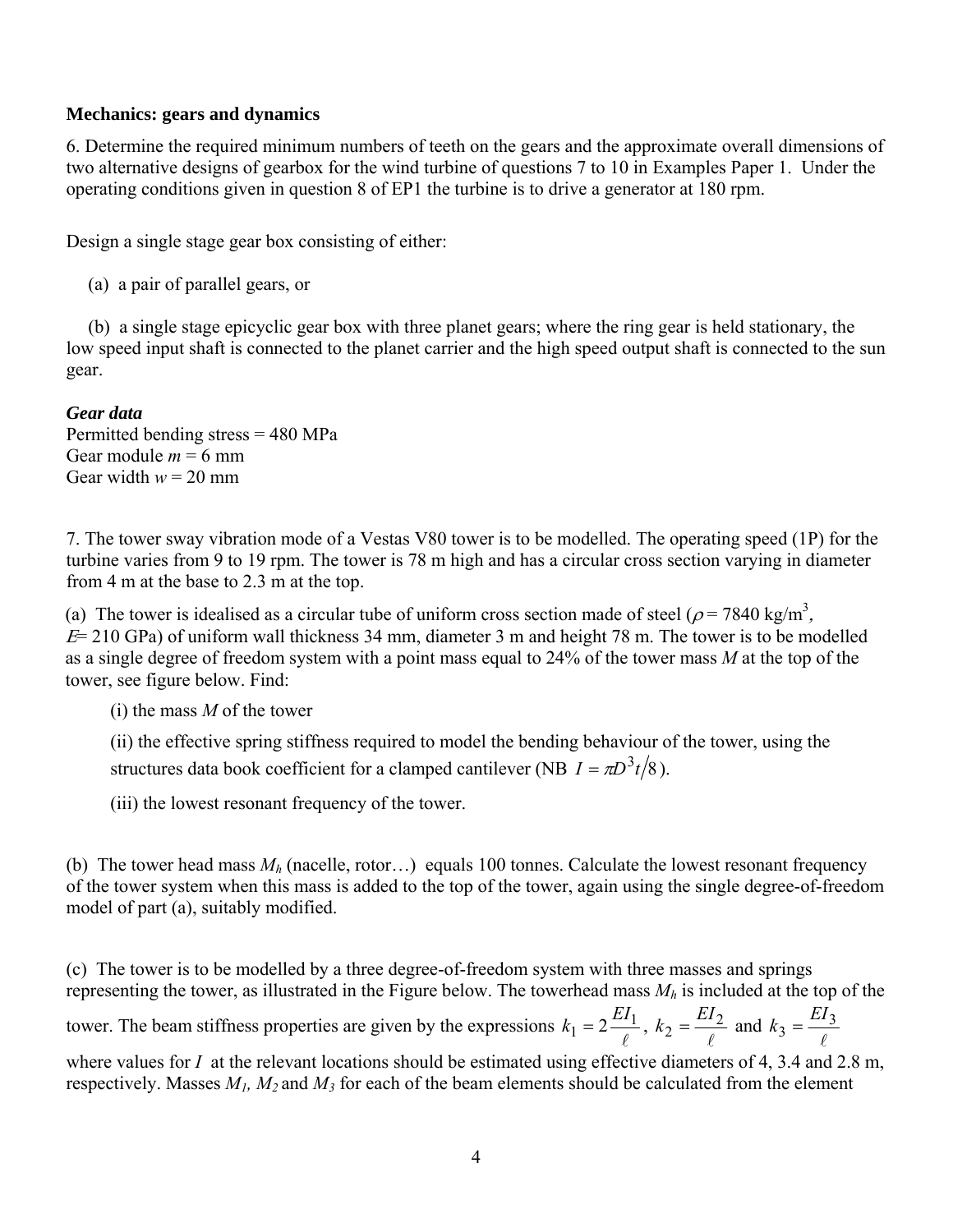volumes, using diameters of 3.6, 3.1 and 2.5 m, respectively with lengths of 26 m and a constant wall thickness of 34 mm.

Equations of motion for such a structure, but without the tower head component, are included by the figure. Modify these equations to include the tower-head mass, and hence derive a modified stiffness and mass matrix for the structure. Deduce the lowest vibration frequency of the structure and corresponding mode shape (it is suggested that you use Matlab or Octave to solve the equations).

(d) Comment on the above calculations.

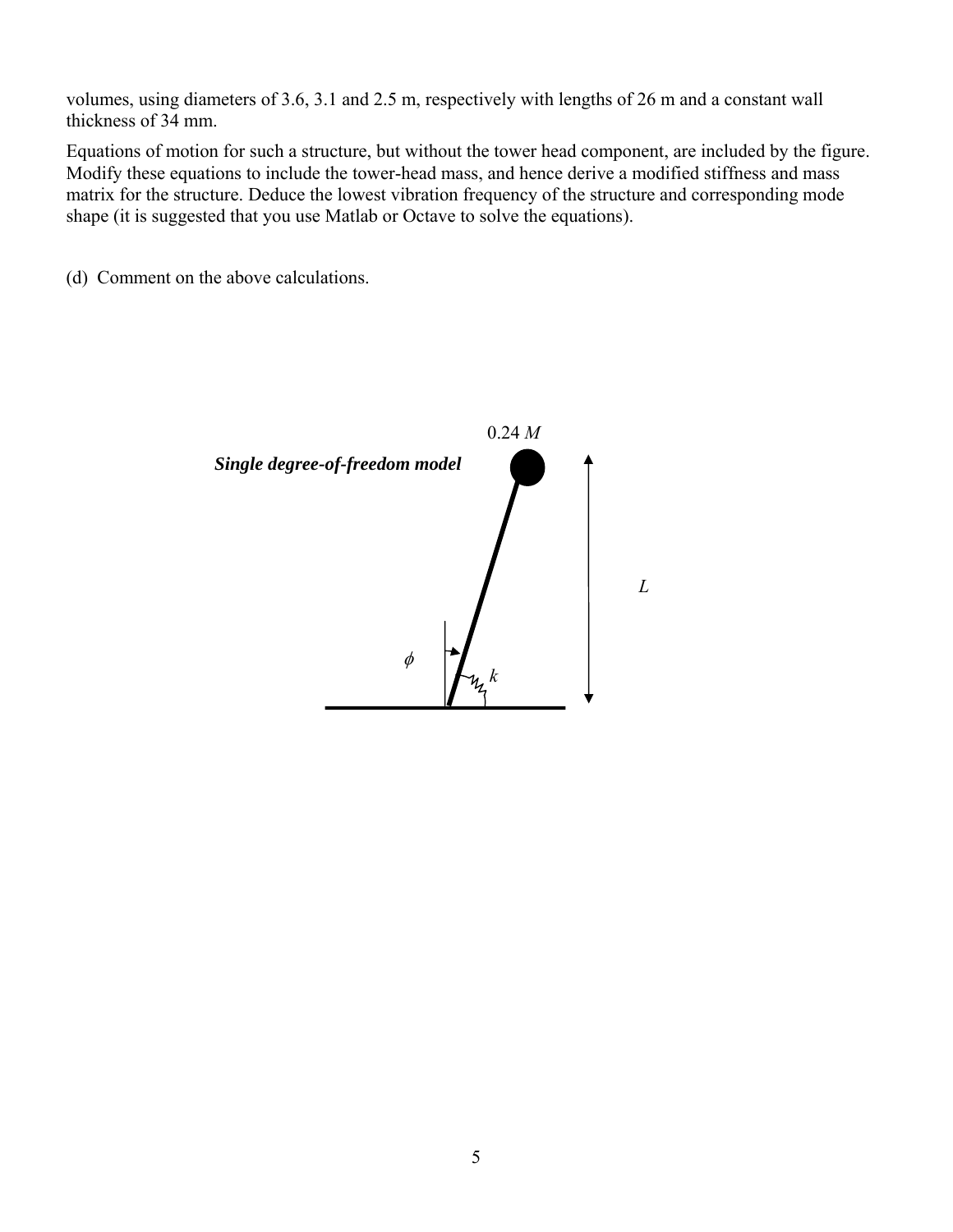*Three degree-of-freedom model* 



# **Derivation of equations without towerhead mass:**

Moments about C to tip:  $k_3 \left( \frac{(x_3 - x_2)}{(x_3 - x_1)} - \frac{(x_2 - x_1)}{(x_2 + x_3)} \right) + \frac{\ell}{2} M_3 \frac{(\ddot{x}_2 + \ddot{x}_3)}{2} = 0$  $2^{13}$  2  $3\left(\frac{(x_3-x_2)}{6}-\frac{(x_2-x_1)}{6}\right)+\frac{\ell}{2}M_3\frac{(\ddot{x}_2+\ddot{x}_3)}{2}=$ ⎠  $\left(\frac{(x_3 - x_2)}{2} - \frac{(x_2 - x_1)}{2}\right)$ ⎝  $k_3\left(\frac{(x_3-x_2)}{(x_2-x_1)}-\frac{(x_2-x_1)}{(x_2+x_1)}\right)+\frac{\ell}{2}M_3\frac{(x_2+x_1)^2}{(x_2-x_1)^2}$  $\ell$   $\ell$ Moments about B to tip:  $\frac{x_2}{2}(x_2 - 2x_1) + \frac{y_1}{2}M_2 \frac{x_1 + x_2}{2} + \frac{y_2}{2}M_3 \frac{x_3 + x_2}{2} = 0$  $2^{2}$   $2$ 3  $2^{\frac{n-2}{2}}$  2  $\frac{k_2}{\sqrt{2}}(x_2 - 2x_1) + \frac{\ell}{2}M_2 \frac{\ddot{x}_1 + \ddot{x}_2}{2} + \frac{3\ell}{2}M_3 \frac{\ddot{x}_3 + \ddot{x}_2}{2} =$  $\ell$ Moments about A to tip:  $\frac{n_1x_1}{a} + \frac{x_1}{a}M_1\frac{x_1}{b} + \frac{x_2}{a}M_2\frac{x_1+x_2}{b} + \frac{x_3}{a}M_3\frac{x_3+x_2}{b} = 0$  $2 \begin{array}{c} 2 \end{array}$  2 5  $2^{n^2}$  2 3  $2^{n_1}$  2  $\frac{k_1x_1}{(n+1)^2} + \frac{\ell}{2}M_1\frac{\ddot{x}_1}{2} + \frac{3\ell}{2}M_2\frac{\ddot{x}_1 + \ddot{x}_2}{2} + \frac{5\ell}{2}M_3\frac{\ddot{x}_3 + \ddot{x}_2}{2} =$  $\ell$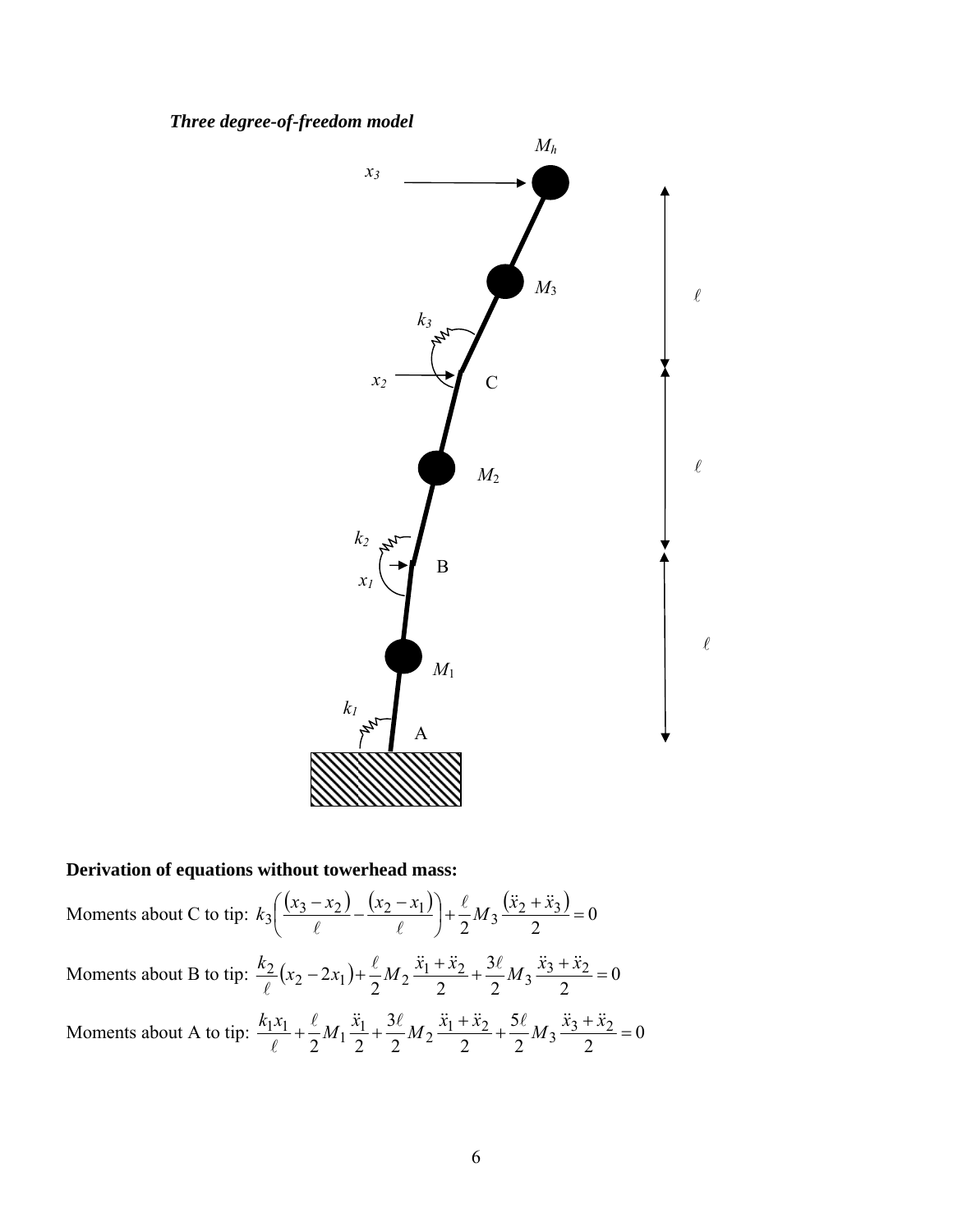# **Electrical Power**

8. (a)Show that the power extracted from the wind by a wind turbine may be expressed as

 $P = 0.5C_p\rho A v^3$ 

and define all the terms in this expression.

(b) Define and explain what is meant by the term 'tip-speed ratio' as applied to a wind turbine. Sketch a typical power coefficient vs tip-speed ratio curve. Using this curve to explain the advantages of variablespeed compared to fixed speed operation.

(c) Define the terms 'cut-in', 'rated' and 'stall' as applied to wind speeds for wind turbines and sketch a typical power vs wind speed characteristic. Give two methods of controlling the turbine power so that it remains fixed at its rated value between rated and stall wind speeds.

(d) Simplified wind data for an offshore wind turbine is as follows:

| Wind speed $(ms^{-1})$ | No of days |
|------------------------|------------|
| $<$ 4                  | 10         |
| 7                      | 185        |
| 12                     | 100        |
| 16                     | 50         |
| > 25                   | 20         |

A 'new generation' turbine has a cut-in wind speed of 4  $\text{ms}^{-1}$ , a rated wind speed of 14  $\text{ms}^{-1}$  at which it produces rated output of 5 MW and a stall wind speed of 25  $\text{ms}^{-1}$ .

The turbine operates at variable speed between cut-in and rated wind speeds so as to maintain its optimum tip-speed ratio of 10, at which the power coefficient is 0.45. Find:

- (i) The turbine diameter;
- (ii) The rotational speed of the turbine at its rated wind speed;
- (iii) The annual energy produced;
- (iv) The capacity factor.

9. Why do large wind turbine-generators usually incorporate a gearbox ? A 2.5 MW wind turbine has a cut-in wind speed of 3 ms<sup>-1</sup> and is to be designed to produce rated power at a wind speed of 12 ms<sup>-1</sup>. At this wind speed it is to operate at its optimum tip-speed ratio of 14, at which its power coefficient is 0.38. The turbine drives a 10 pole synchronous generator which is connected to the 50 Hz grid. Find the required gearbox ratio.